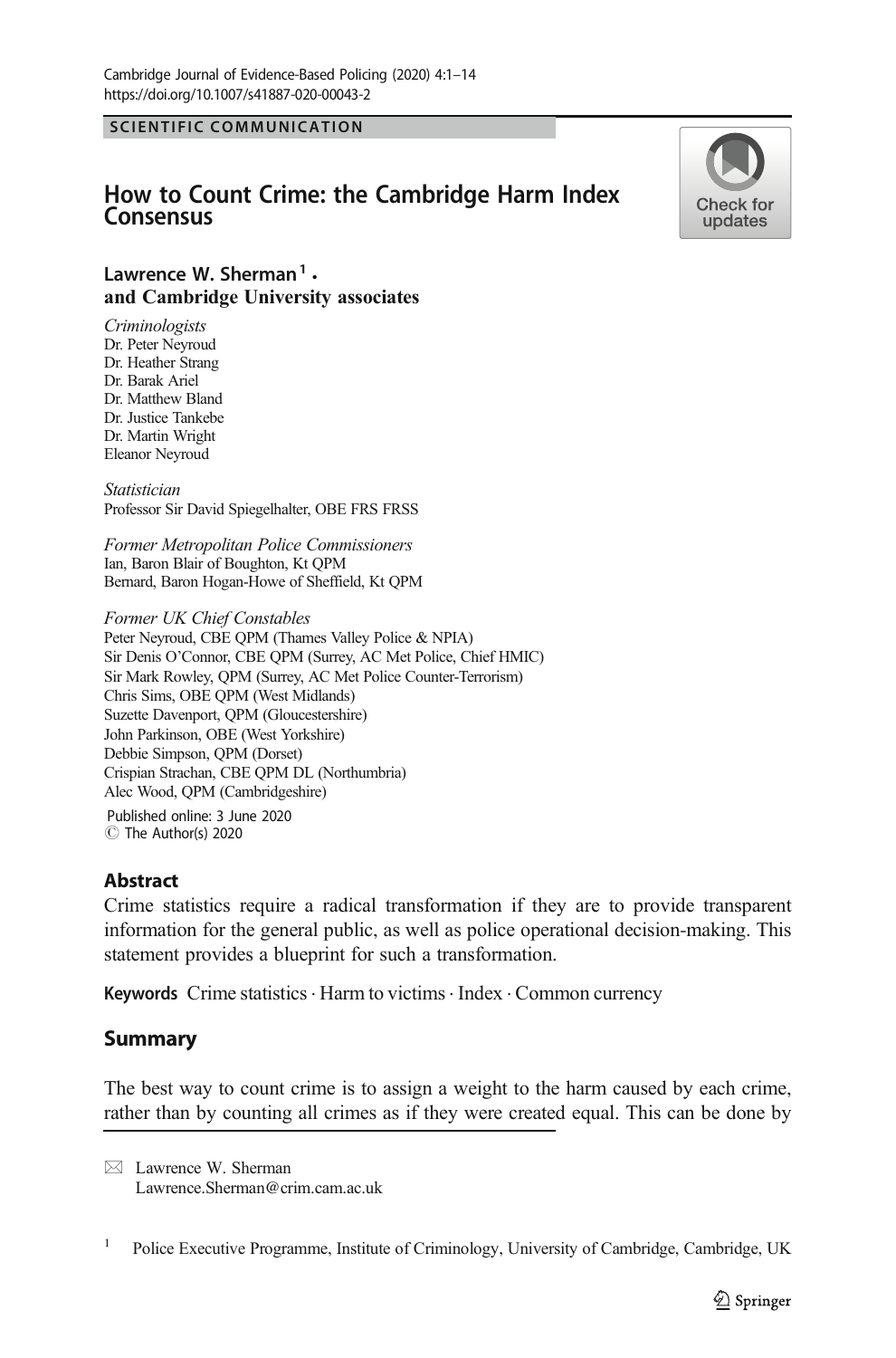summing up the days of imprisonment recommended by sentencing guidelines for each crime type, multiplied by the number of crimes of each type that were reported by victims or witnesses, then summing the weight across all crime types to equal total crime harm. Total harm can also be calibrated by any other democratically legitimate method of assigning harm levels for each crime category in relation to all others. Any method using sentencing guidelines based on the harm caused by an offence to victims, without regard to the offender's prior record or other circumstances, meets the standard of the Cambridge Crime Harm Index (Sherman et al.  $2016$ ).<sup>1</sup> Other methods of weighing harm for each crime can apply the same principles outlined in this statement.

By using a single sum of weighted crime harm across all crime types, for each year in each community, governments can offer the public a more reliable indicator of their safety. The Crime Harm Index (CHI) would also provide a clearer indicator by leaving out crimes not reported by the public at large, such as police-initiated investigations of human trafficking and narcotics crimes, as well as crimes such as big-store shop-theft that are detected by a company's security staff. The clarity comes by separate reporting of proactive investigations that measure of varying levels of investment in detections rather than actual crime levels. A CHI also leaves out crimes reported in the current year but which occurred in a prior year—because the existing system of counting crimes when they are reported but years after they occurred distorts the measurement of current public safety for which police are held accountable.

The single CHI sum also lends clarity to other relevant indicators, such as the "detection" rate, which currently treats all crimes as created equal. It allows police to invest scarce resources in proportion to the harm of each offence type, by showing the public the proportion of all harm for which police bring offenders to justice. A Harm Detection Fraction (HDF) would use CHI to give the fact that over two-thirds (67%) of murders are detected far more weight than the low detection rate for vandalism (Office of National Statistics [2019\)](#page-13-0). Similarly, a Proactive Policing Index (PPI) would use the CHI to give credit—instead of blame—to police for detecting hidden slavery and organized crime. The annual national and local crime reports recommended by this Consensus Statement are comprised of these seven statistical series to be calculated consistently from each year to the next:

- & A Crime Harm Index (CHI) for crimes against victims in the current year.
- & Crime counts by all crime categories, used to calculate the CHI.
- & A Historic Offences Index (HOCHI), a CHI for crime occurring in prior years.
- & A Proactive Policing Index (PPI), weighted by crime type as for the CHI.
- & A Company-Detected Crime Harm Index (CDCHI), also weighted by CHI.
- & A Harm Detection Fraction (HDF), which is the proportion of CHI with police detections.
- Detection rates per 100 by all crime categories, used to calculate the HDF.

This system would give the public a reliable and realistic assessment of trends, patterns and differences in public safety. It would also give police a proportionate system of incentives to manage demands for their services with a clear focus on cutting the harm from crime, and not just the high volume of low-harm crimes counted equally. It offers a "bottom-line" for crime, like the profits of a business: a clear metric that untangles the current confusion about what the profusion of crime statistics really means for the general public.

<sup>&</sup>lt;sup>1</sup> The latest version of this index is openly accessible at [https://www.crim.cam.ac.uk/Research/research](https://doi.org/http://creativecommons.org/licenses/by/4.0/)[tools/cambridge-crime-harm-index/view](https://doi.org/http://creativecommons.org/licenses/by/4.0/) as of 20 March 2020.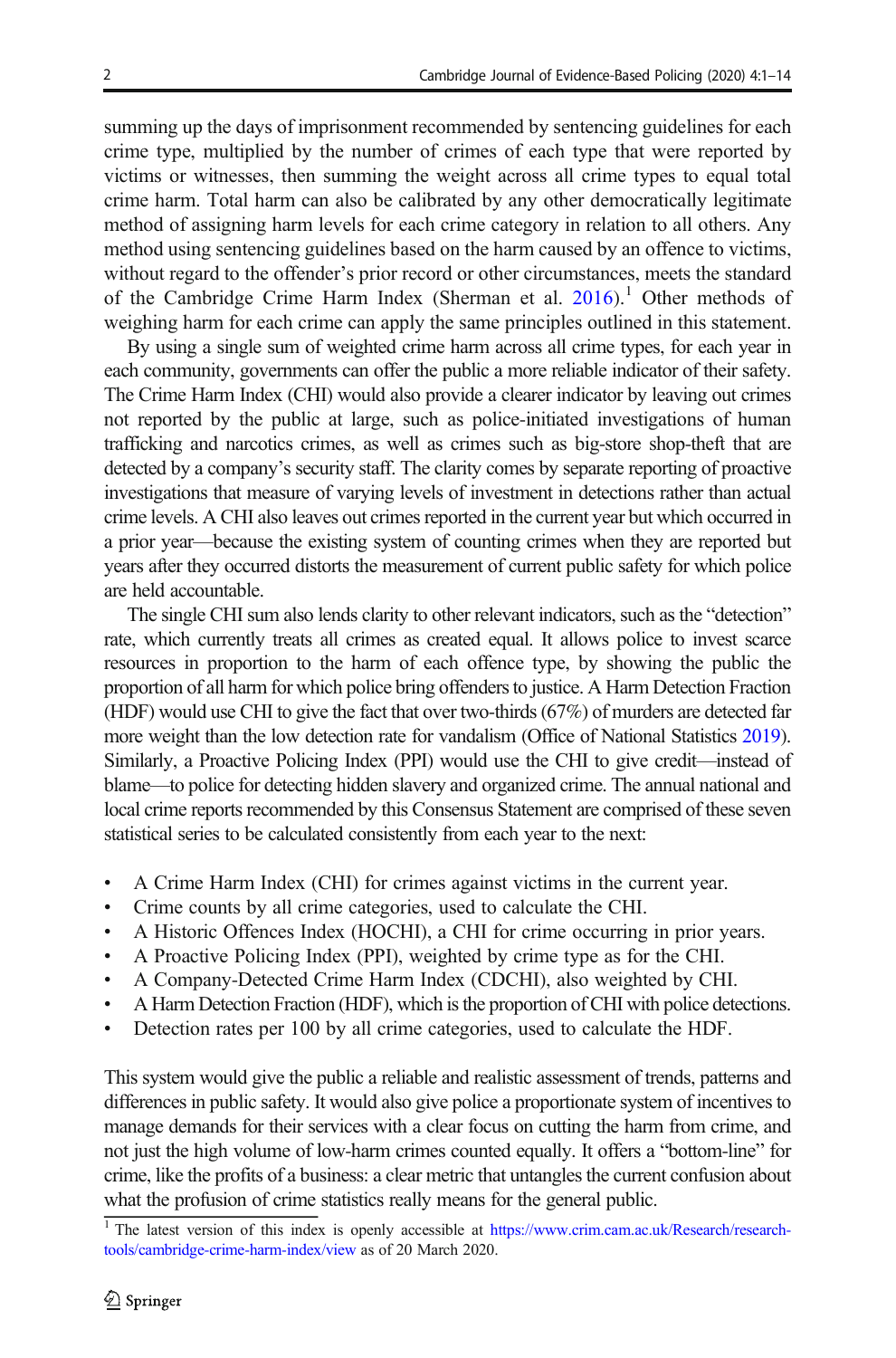# Objectives

There are several different objectives for counting crime. Foremost among them is

1.1. To provide the public with a single reliable measure of how much harm crime victims are suffering in their communities and nation, and how that harm varies—over time and across communities, by year of occurrence. Such a measure would embrace all crime categories in a meaningful way, one that relates to public perceptions of harm.

In addition, counting crime can help the public to hold their police accountable for

- 1.2. The amount of crime that police discover proactively through their own initiatives– the crimes that are not reported to police by victims or witnesses
- 1.3. The proportion of harm that is reported to police by victims or witnesses for which police have held individual offenders to account by identifying them and bringing them to justice.
- 1.4. The percentage of crimes reported to police for which police bring one or more offenders to justice.
- 1.5. How police manage their workload of crimes reported to them by victims and witnesses in each specific year, including historical offences, but which are not confused with measurement of current-year crime harm levels.

# **Problems**

There are numerous problems with the current system of counting crime in most contemporary democratic societies. Foremost among them is the absence of a bottom line for crime (Sherman [2007,](#page-13-0) [2011](#page-13-0), [2013](#page-13-0); Sherman et al. [2016](#page-13-0); see also Ignatans and Pease [2015\)](#page-13-0).

### Cutting Crime: the Bottom Line

## Crimes Are Not Created Equal, but They Are Counted as if They Were

Any publication of a single measure of crime that treats crime types as equal is misleading. Such methods as the current UK "offence rate per 1,000 population" provide a metric of public safety that gives equal value to a murder and to a theft of a bicycle. This practice can show "crime going down" even if murders rose 10,000% as long as thefts dropped by 50%, because the volume of theft is so much higher than murder. The current method of counting crime fails to provide a reliable measure of the level of harm to victims across and within communities over time.

# Using Actual Sentencing Data to Measure Harm to Victims Is Unreliable due to the Influence on the Sentencing Decision of Each Offender's Prior Criminal History

The UK Office of National Statistics (ONS) has provided a "Crime Severity Score" (CSS) for each offence type since 2017 based on the average sentence for each crime on a long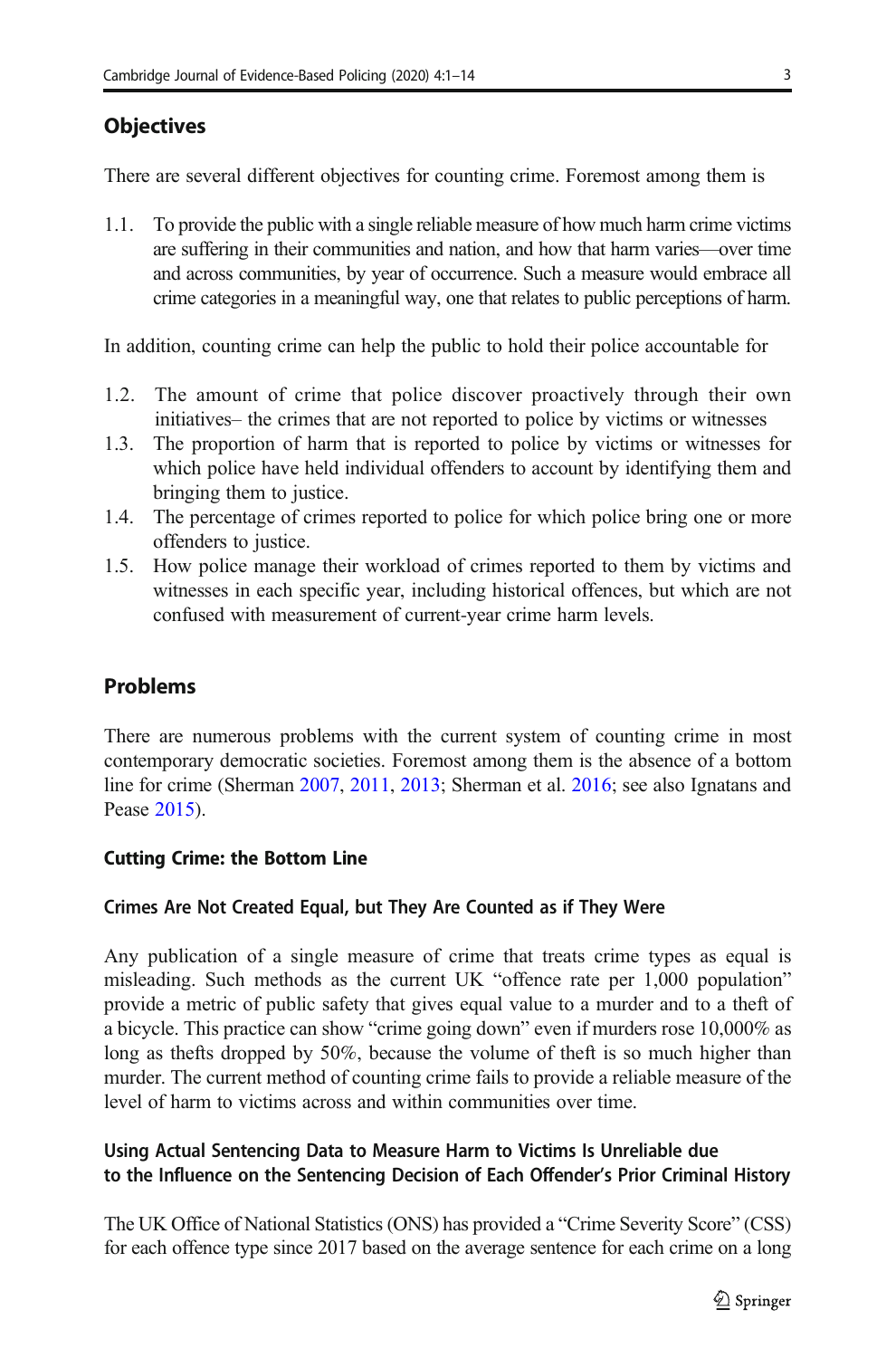<span id="page-3-0"></span>list of offence categories.<sup>2</sup> This effort is commendable, and has advanced a national conversation about the misleading nature of counting all crime types as if they were equal.

Yet the CSS metric is flawed because it does not focus on harm to a victim. The actual sentences are heavily offender-focused and far away from being victim-focused. Sentencing guidelines, in fact, require judges to take into account the substantial effect of each defendant's prior criminal record as an "aggravating factor." This can mean that, on average, the longer and more serious a defendant's criminal history, the longer the sentence for each new crime can should be, by law. Since 90% of sentences in England and Wales are passed on persons with one or more prior convictions (Ministry of Justice [2010](#page-13-0) p. 75), the use of average sentences cannot be seen as a reliable measure of harm to victims. The most dramatic evidence of this claim is the controversy over the CSS scoring sexual assaults of children differently depending on whether the victim is male or female—which is how judges sentence such cases but which is not justified by a sentencing principle.

A murder victim is just as dead when they are killed by a first offender as by a repeat offender. Yet the sentence for the murder may be higher for the latter. The effect of differences in average sentences based on prior offending can even vary by offence type, thereby raising penalties in some categories relative to others based solely on offender characteristics. This is a far cry from the victim-focused principle of defining crime harm by relative penalties for the crimes themselves (Sherman [2013](#page-13-0); Sherman et al. [2016](#page-13-0)).

In addition to these considerations, there is a separate problem of mixing crimes detected by proactive policing into the formula for a bottom line aimed at measuring harm to victims.

## Proactive Policing: Outputs, Not Outcomes

### Police-Discovered Crimes Cannot Provide a Reliable Measure of Harm to Victims

Because they vary by level of police resource allocation for discovering each category of crime. They are the outputs of police work to prevent crime, rather than the outcome of public safety we want police to achieve. The count of dangerous driving crimes, for example, may vary by the number of police assigned to traffic enforcement. The outcome of fewer traffic deaths and serious injuries is the outcome which police try to achieve by the output of dangerous driving arrests. Similarly, the number of drug possession crimes varies by the number of police assigned to drug enforcement actions, which may drop in the wake of a terrorist attack. Because these numbers of proactively detected crimes vary in relation to the level of other demands on police time, any counting system based on police-discovered crimes will be inconsistent and unreliable. Crime counts that combine that information with victim-reported crimes (like burglaries) mislead the public about whether public safety is rising or falling.

# Proactive Detection of Crime Is a Measure of Positive Police Action That Is "Punished" by Current Counting Rules

When police detect more people carrying weapons illegally by investing more time in looking for weapons, research suggests police are making communities safer. Yet counting

<sup>2</sup> See [https://www.ons.gov.uk/peoplepopulationandcommunity/crimeandjustice/datasets/crimeseverityscoredatatool](https://doi.org/http://creativecommons.org/licenses/by/4.0/)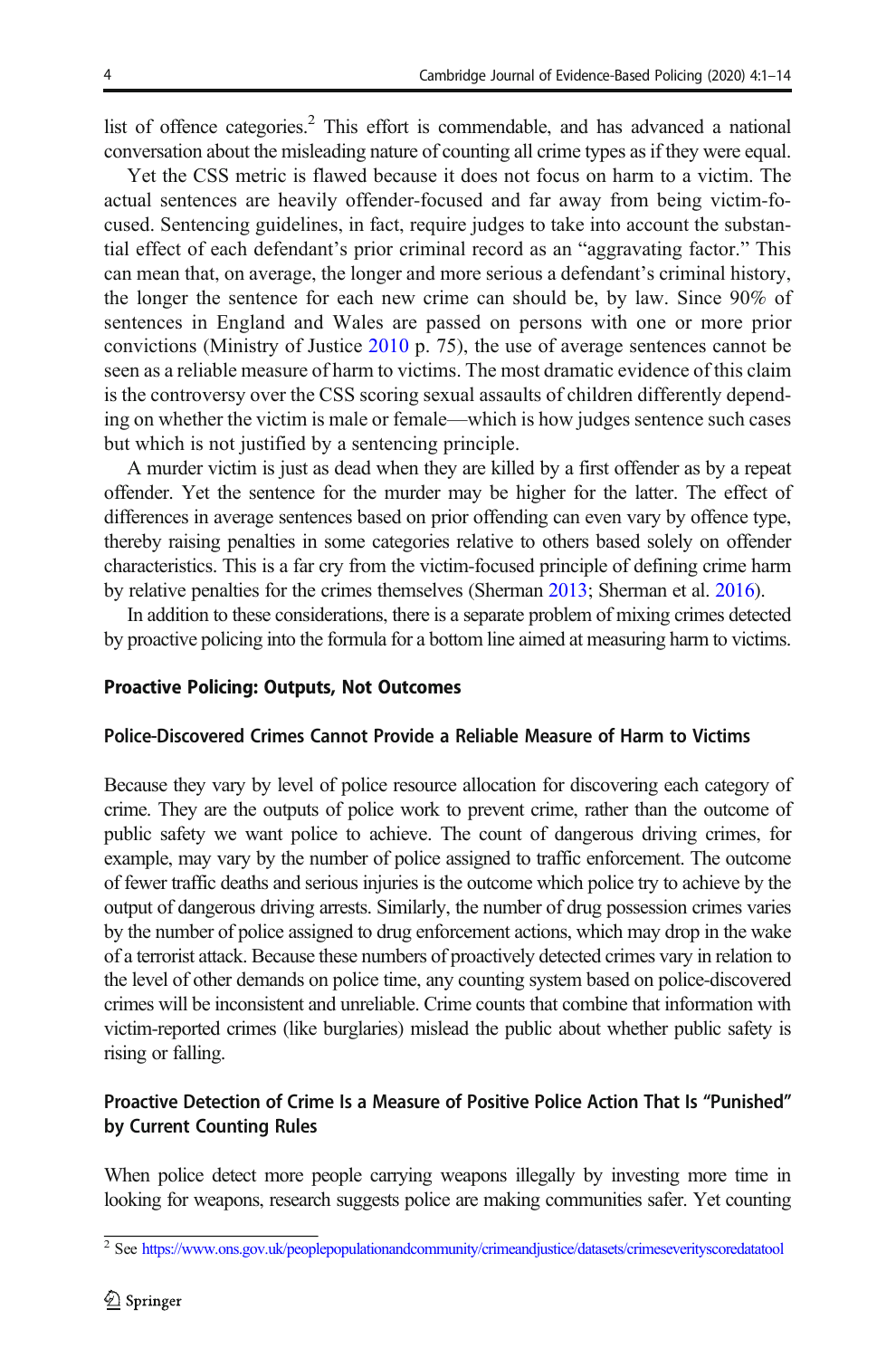<span id="page-4-0"></span>each success in finding a knife as a "crime" creates blame for police, rather than credit: "Knife crime is up!" is the headline, rather than "Knife Arrests are up." Counting each knife-carrying arrest as "crimes" that harm victims creates a perverse disincentive for any police force that is trying to "cut crime" when using the current system of measurement. Similarly, when police discover modern slavery and rescue people from captivity, they should be rewarded with credit, rather than taking the blame for the harm that would not otherwise have been counted.

## Crimes Proactively Detected by Corporations, such as Retail Theft, are also an Unreliable Indicator of Public Safety

Like proactive policing, corporate security actions reflect a decision to invest in the detection of an offence category, decisions that can fluctuate widely over time within companies depending on corporate profits or losses. When companies call police to arrest and charge a shoplifter arrested by a corporate security investigator, the police are providing a service paid for by the public. Counting such services as police products is appropriate. Counting them as crimes cannot produce a consistent measure of how safe people are in their communities.

The current system also confuses the public about current levels of public safety by counting crimes in the current year that actually occurred many years earlier.

# Historic Offences: then, not now

## Counting Crimes in the Year They Are Reported Distorts the Measurement of Current Public Safety, Especially if Crime Harm Is the Focus of Public Safety

If crimes are counted according to the harm they cause, then delayed reporting of historic crimes distorts the measure of public safety even more than the current system. The current system is bad enough, as we see from recent increases in the UK of adults reporting serious sexual abuse they had experienced as children. These cases are extremely serious and demand police attention. Yet like the offences police proactively detect, these offences belong in a category of measuring police outputs for their workload. They reflect a changing cultural context, not a trend in greater danger to our children at the present time.

A final problem for counting crime is the calculation of crimes "solved," with offenders brought to justice.

#### Detections by Crime Category: Statistics out of Context

## Computing Detection Rates Within Categories Conceals the Context of Overall Detection Performance by Total Harm Across Categories

Police resources to bring offenders to justice are necessarily limited. More serious crimes may require far more resources to prosecute and convict the most dangerous offenders. The implicit premise of the current system of reporting detection rates by offence is that all offences should—or could—have equal detection rates. Few would ask the police to give the same effort to investigating a burglary as to a murder. Yet when low burglary detection rates are reported, the related fact of high murder detection rates goes unmentioned (ONS [2019\)](#page-13-0). Without a crime harm metric built into a single bottom line for detection, police are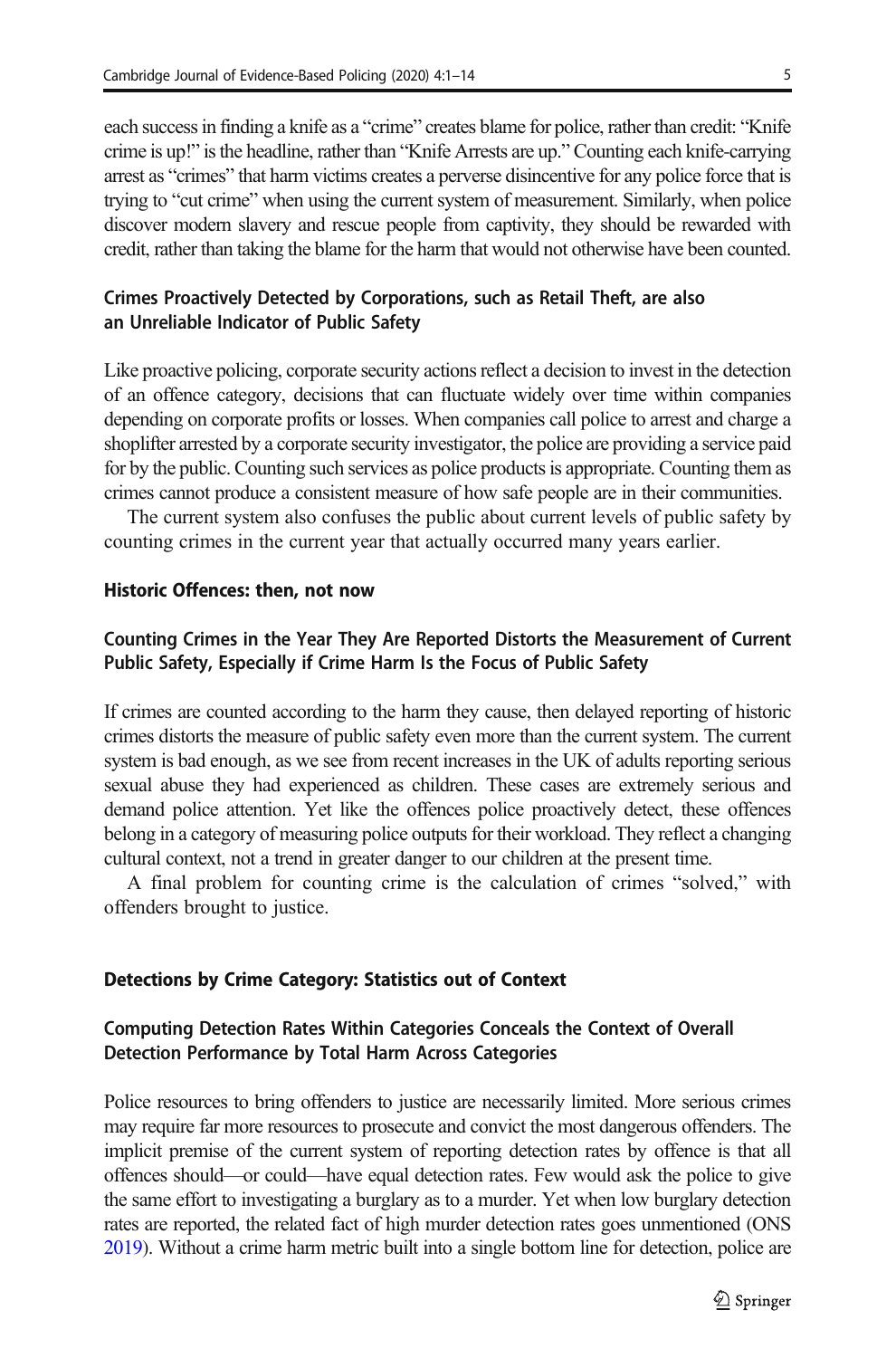permanently exposed to blame for acting rationally in relation to differential harm levels across crime categories. Including a crime harm metric, on the other hand, would give police and prosecutors a greater incentive to prosecute more offenders for high-harm, low-detection offences, such as rape.

Unless these problems are remedied, the public will not be able to tell whether their police have "cut crime" and "made the streets safer." The current system provides neither a valid nor a reliable system for measuring crime and police performance. It even distorts the counting of effective police practices and strategies, creating disincentives for police to make the streets truly safer.

These problems can be solved.

# Solutions

The solutions to these problems begin with the positive actions for counting crime more usefully. They end with the ways not to count crime, with the steps governments should take to terminate current practices that hinder all efforts to create greater public safety.

#### Seven Statistical Series for Counting Crime Usefully

The following seven statistical series are the essential tools needed to count crime usefully, based entirely on reports to and by the police. The seven systems exclude victimization surveys, such as the Crime Survey for England and Wales (CSEW). Such surveys are very useful as a track on crimes reported to police. Yet they are too expensive for taxpayers to fund such surveys in every community and with sample sizes large enough to measure the rarest crimes, which cause the highest harm. The seven also exclude alternative measures of violence from local communities, including ambulance response data and treatments in hospitals or accident and emergency rooms. Those measures are also useful but require further funding and regulation to be established.

These seven statistical series are all inexpensive to create and report, since they rely on existing systems of data collection and reporting. They achieve their success by rearranging the existing statistical systems in a way that is more informative to the public and more useful for the police:

A Crime Harm Index (CHI) A crime count by all crime categories An Historic Offences Crime Harm Index (HOCHI) A Proactive Policing Index (PPI) A Company-Detected Crime Harm Index (CDCHI) A Harm Detection Fraction of total CHI (HDF) Detection rates per 100 by all crime categories

This section describes each of the statistical series, in a sequence from citizen-reported crimes ("[A Crime Harm Index](#page-6-0)" through "A crime count by all crime categories") to proactively detected crimes ("[A Proactive Policing Index](#page-8-0)" and "[A Company-Detected](#page-9-0)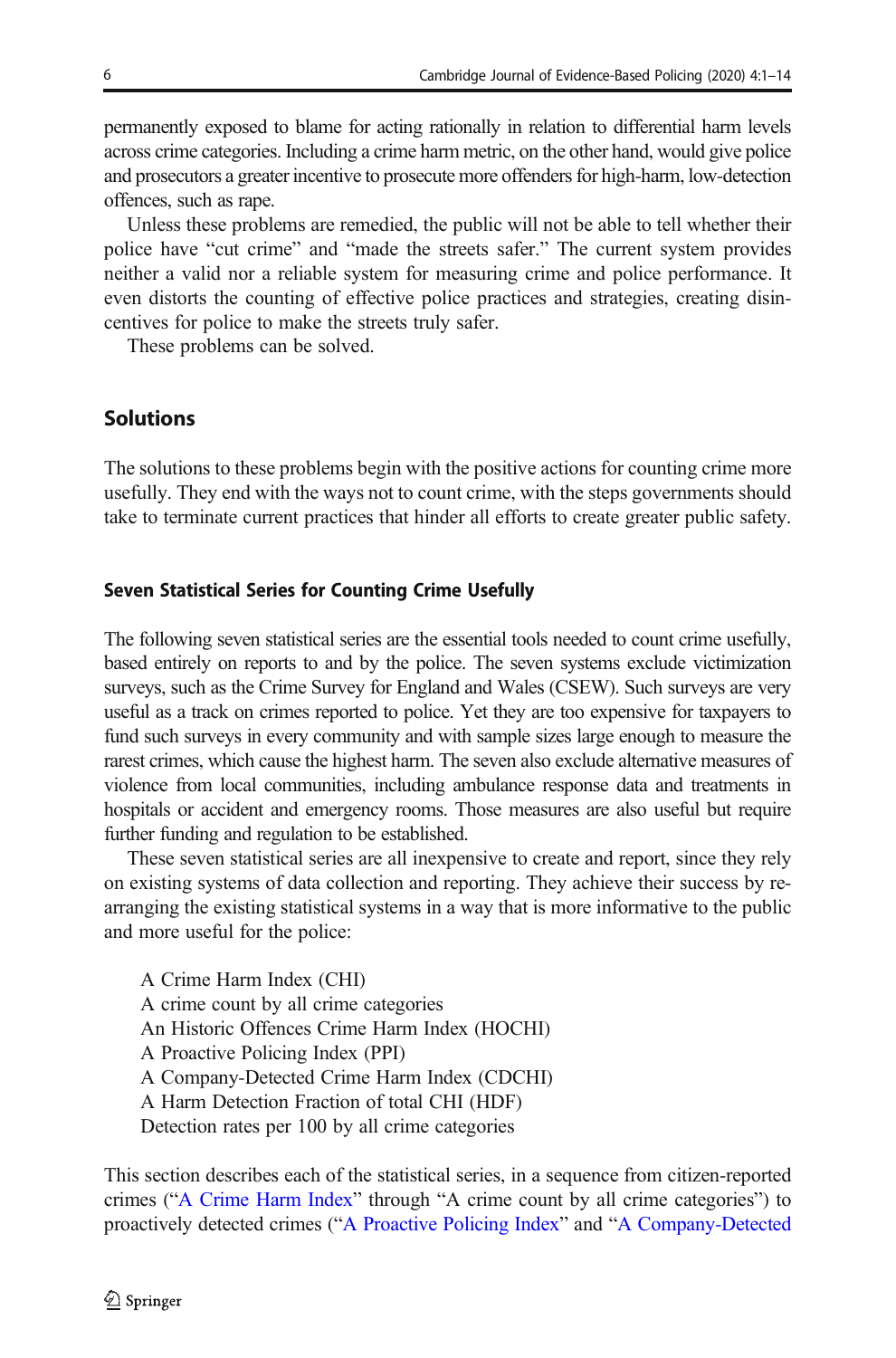<span id="page-6-0"></span>[Crime Harm Index](#page-9-0)") to reactive detections of citizen-reported crimes ("A Harm Detection Fraction of total CHI" to "[Detection rates per 100 by all crime categories](#page-10-0)").

### A Crime Harm Index

Wherever a total count of offences is reported, with or without a rate per 1000 people, a Crime Harm Index derived from sentencing guidelines will be reported in place of that count.

The Cambridge Crime Harm Index (CCHI) that demonstrates this method has been provided by the University of Cambridge using this method since 2016, based on the Guidelines for sentences published by the Sentencing Council of England and Wales.<sup>3</sup> The CCHI takes the number of days of imprisonment recommended as the "starting point" for sentencing decisions before taking into account the aggravating and mitigating circumstances for each case. This is, in effect, a sentence recommendation for a first offender whose crime featured neither aggravation in the act nor mitigating factors since the act (such as attending a restorative justice meeting with the crime victim).

Once each crime category (of over 700 listed on the Cambridge website)<sup>4</sup> in any jurisdiction is given a CHI score, the number of reported crimes (for 1 year) in each crime category is multiplied by that score (taken from Sentencing Guidelines). The result is a total CHI score for each crime category.

Once the CHI total for each crime category for 1 year (or other time period) is calculated, all of those totals across all of the categories are summed. The sum equals the total CHI score for the jurisdiction for that time period. Identical procedures could be taken within different jurisdictions (such as all 43 territorial police forces in England and Wales) or over time by years, quarters or other time periods.

An example of how the CHI is calculated can be taken from a hypothetical village, which in one year suffered the following count of crimes by category:

100 bicycle thefts 20 burglaries 2 murders  $Total = 122$  crimes

With this count, the CHI can be calculated by multiplying the number in each category by the Sentencing Council of England & Wales "starting point" guidelines for days of imprisonment<sup>5</sup> as follows:

<sup>&</sup>lt;sup>3</sup> See guidelines by offence category downloaded on 8th March 2020 from [https://www.sentencingcouncil.](https://doi.org/http://creativecommons.org/licenses/by/4.0/) [org.uk/the-magistrates-court-sentencing-guidelines/](https://doi.org/http://creativecommons.org/licenses/by/4.0/)

<sup>4</sup> [https://www.crim.cam.ac.uk/Research/research-tools/cambridge-crime-harm-index/view](https://doi.org/http://creativecommons.org/licenses/by/4.0/)

<sup>&</sup>lt;sup>5</sup> The sentencing guideline used to provide the CCHI scores found and computed as follows: Murder: The starting point for sentencing = 5475 days (15 years). See [https://www.cps.gov.uk/legal-guidance/homicide-murder-and](https://doi.org/http://creativecommons.org/licenses/by/4.0/)[manslaughter.](https://doi.org/http://creativecommons.org/licenses/by/4.0/) Burglary: the basic burglary guideline is a high level community order for which the minimum unpaid work requirement is 150 h, using a standard metric for unpaid work of 8 h worked per day the individual would need to work 18.75 days in total to complete the requirements, which gives a CCHI 2020 score of 18.75 for burglary. See [https://www.sentencingcouncil.org.uk/offences/magistrates-court/item/domestic-burglary/](https://doi.org/http://creativecommons.org/licenses/by/4.0/). Bike theft: The sentencing guideline for bike theft is a Band B fine, which works out as  $\pounds$ 120 minimum, which is equal to approximately 2 days needed to work at the minimum wage to pay in full, giving that offence a CCHI 2020 score  $= 2$ points. See [https://www.sentencingcouncil.org.uk/offences/magistrates-court/item/theft-general/.](https://doi.org/http://creativecommons.org/licenses/by/4.0/)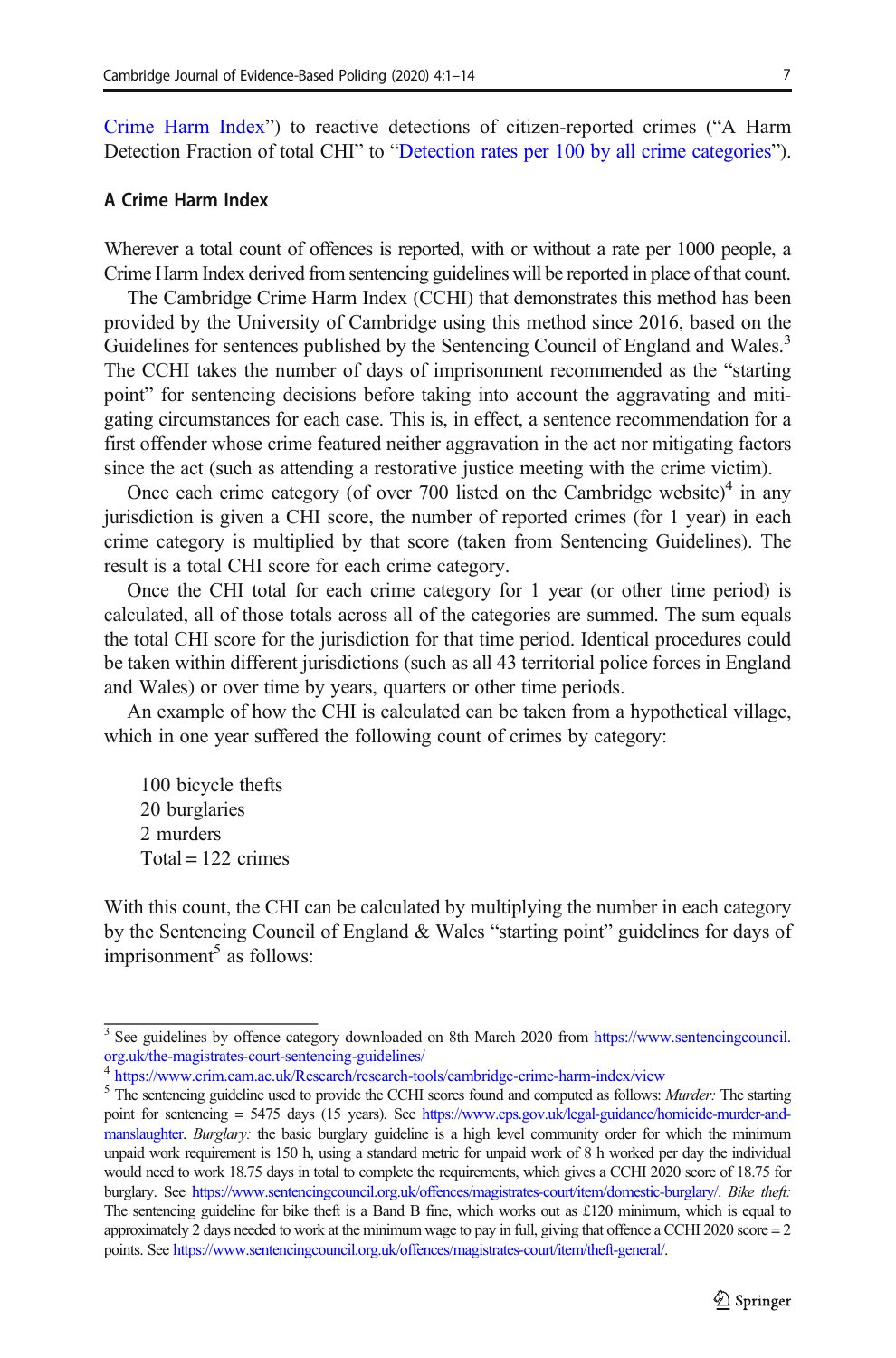Crime Type × Guideline CHI Score 100 Bicycle Thefts x 2 days = 200 20 Burglaries  $\times$  19 days = 380 2 Murders  $\times$  5475 days = 10,950

Total CCHI score in days of recommended custody = 11,530

This method would not replace the crime-category counts; it would supplement and apply those counts in computing CHI scores. The only statistics the CHI would replace would be a summary count of all categorical counts—the offence rate per capita or raw number of offences. (Note: The CHI could also be divided by population or by numbers of police officers, for a CHI rate. But the complexity of a CHI rate may be inadvisable in the short run, since the first step in introducing a CHI in place of an offence count is to achieve public understanding and comprehension.)

It is essential that the CHI not include crimes generated by proactive investigations by police or corporations, for reasons discussed in the "[Proactive Policing: Outputs, not](#page-3-0) [Outcome](#page-3-0)" and "[Historic Offences: then, not now](#page-4-0)" sections. Nor should it include crimes that occurred before the time period being measured, even if they were reported in that time period (see the "[Detections by Crime Category: Statistics Out of Context](#page-4-0)" section).

# Categorical Offence Counts (a Crime Count Within, but not Across, All Crime Categories)

This recommendation is simple: to continue all of the annual counts of crimes reported in each crime category. These counts are the core data for any Crime Harm Index. Their publication allows any citizen, journalist or police professional to calculate the elements and final result of any CHI by hand from published data. This transparency is a key part of making any CHI legitimate. The only change to current practice would be to remove crimes that are reported through

- Historical crimes from prior years reported in the current year
- Proactive policing by police
- Proactive private policing by companies and other organisations

The three latter categories are all better reported in their own separate statistical series.

### An Historic Offences Index

This statistical series would include every crime reported to every police force for which the date of occurrence was prior to the year in which the report is made. It would be calculated in the same way as the CHI for current year crimes. Once each historical crime is counted by a jurisdiction in each category of crime types (of over 700 listed on the Cambridge website, or its equivalent in other countries)<sup>6</sup>, it is given a CHI score, and the number of reported crimes (for 1 year of reporting) in each historic crime

<sup>6</sup> [https://www.crim.cam.ac.uk/Research/research-tools/cambridge-crime-harm-index/view](https://doi.org/http://creativecommons.org/licenses/by/4.0/)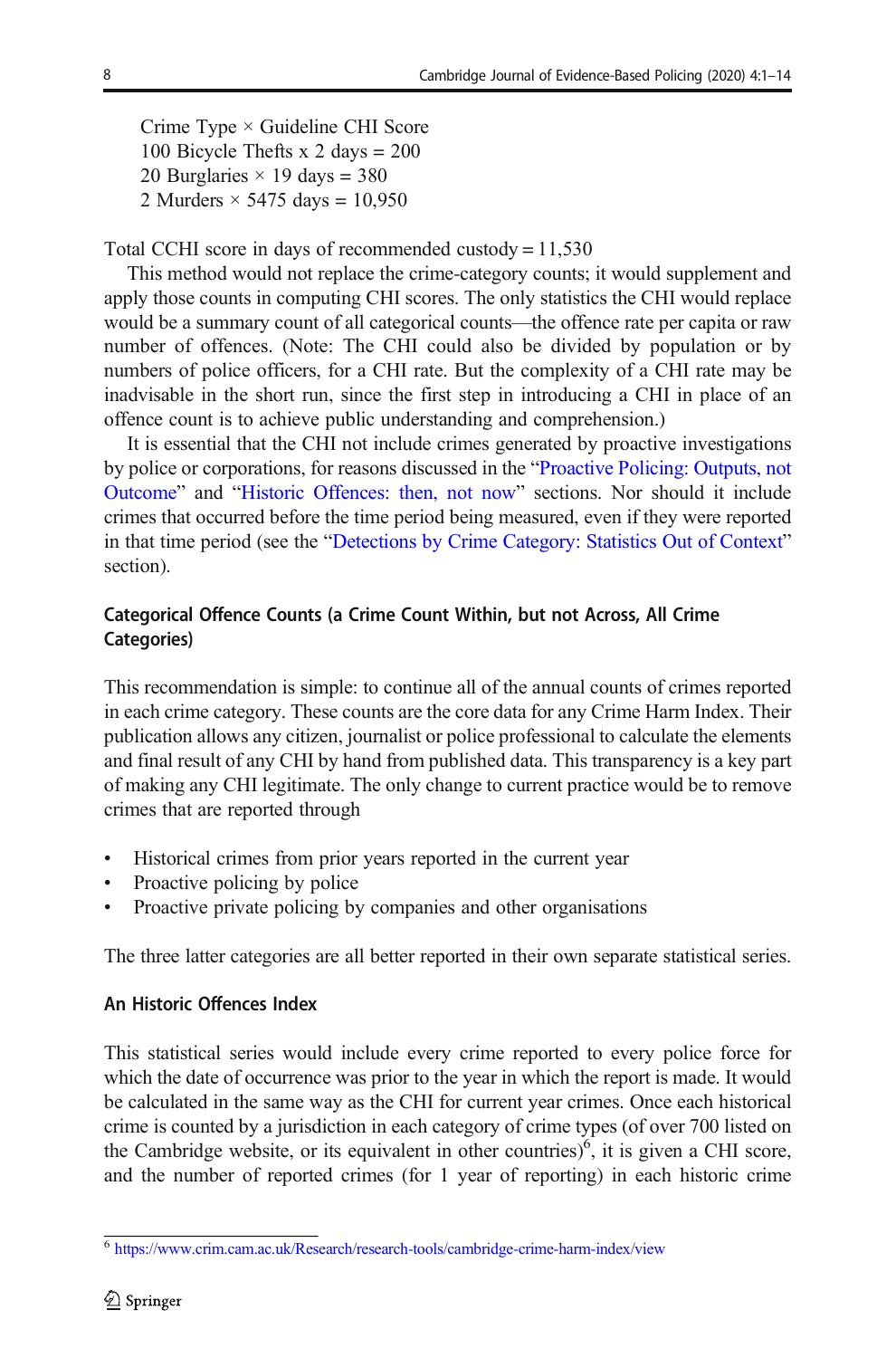<span id="page-8-0"></span>category is multiplied by that score (taken from Sentencing Guidelines). The result is a total HOCHI score for each crime category as newly reported that year.

Once the HOCHI total for each crime category for 1 year (or other time period) is calculated, all of those totals across all of the categories are summed. The sum equals the total HOCHI score for the jurisdiction for that time period. Identical procedures could be taken within different jurisdictions (such as all 43 territorial police forces in England and Wales) or over time by years, quarters or other time periods.

In principle, this HOCHI (and its component crime counts) could be used to revise, continually, the previously reported statistics for crimes known to have occurred in those years. This would allow a 10-year crime trend to be reported annually with the more accurate count of crimes in the prior year taken into the calculation of the trends. These adjustments could be made both nationally and locally at any level of geographic breakdowns.

The HOCHI for any current year would be an important recognition of the added workload for police. If, for example, in a flood of new reports about historic sex crimes against children the HOCHI were to equal as much as 15% of the value of the current year's CHI, that would be an important fact to consider in budget reviews for police forces and resource allocation within police agencies. Such consideration does not, however, require a threat to the reliability of measuring crime trends on the basis of when each crime occurred, nor when it was reported.

#### A Proactive Policing Index

This statistical series is computed by multiplying the sentencing guideline starting point times each offence detected by police through police-initiated activity, rather than by response to a citizen complaint of a crime. While some items of criminal intelligence might be seen to make proactive policing more ambiguous as to how it was generated, existing systems for distinguishing intelligence from crime reports would be sufficient in countries like the UK. As the Cambridge CHI provides, entire categories of crime are excluded from the CHI, and can be aggregated in a Proactive Policing Index based on CHI metrics.

The procedure for calculating a PPI is almost identical to that for a CHI. Once each proactively detected crime category<sup>7</sup> in any jurisdiction is given a CHI score, the number of reported crimes (for 1 year) in each crime category is multiplied by that score (taken from Sentencing Guidelines). The result is a total CHI score for each PPI crime category, now called a PPI score.

Once the PPI total for each crime category for 1 year (or other time period) is calculated, all of those totals across all of the categories are summed. The sum equals the total PPI score for the jurisdiction for that time period. Identical procedures could be taken within different jurisdictions (such as all 43 territorial police forces in England and Wales) or over time by years, quarters or other time periods.

Calculating a PPI score would be an essential first step towards constructive public dialogue about how much police should invest in low-harm volume crimes reported by citizens, versus high-harm hidden crimes that only police efforts can detect. In England and Wales, this dialogue has already been launched, although with minimal quantification so far.

<sup>7</sup> [https://www.crim.cam.ac.uk/Research/research-tools/cambridge-crime-harm-index/view](https://doi.org/http://creativecommons.org/licenses/by/4.0/)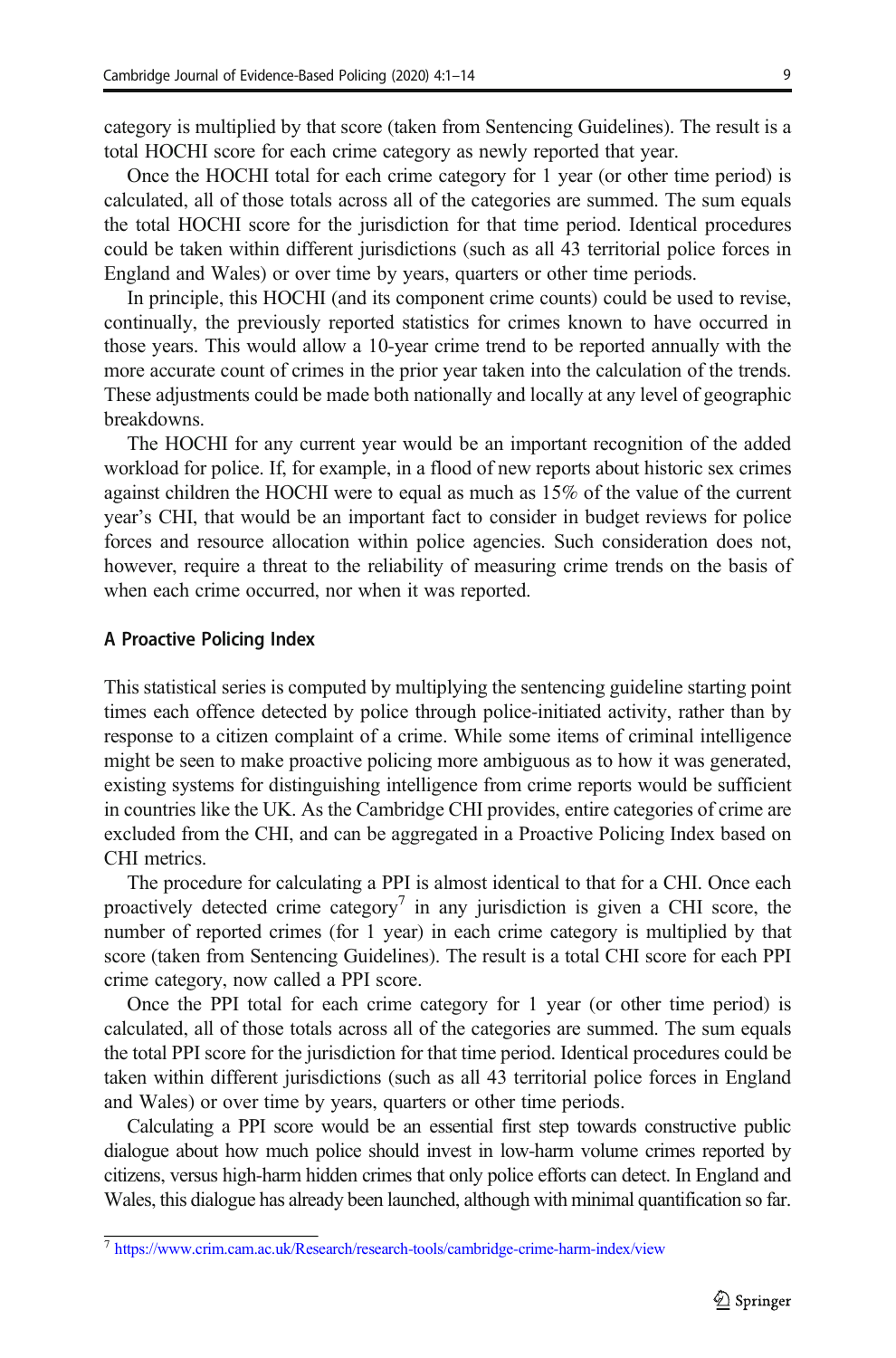<span id="page-9-0"></span>Her Majesty's Inspectorate of Constabulary, Fire and Rescue Service (HMICFRS) requires that police force management statements contain a strategic plan for discovering unreported "hidden" demand, including crimes with very high levels of harm by sentencing guidelines. That plan could be a means for setting goals on the basis of CHI levels detected, including (and primarily) those cases brought to justice.

The PPI would also include identifications of offenders committing such publicly visible offences as drink driving, speeding, running red lights and other dangerous driving. The creation of a separate reporting statistic for such detections as outputs rather than outcomes could even shape police resource allocation, given the high levels of harm associated with accidents due to criminal negligence. If police efforts were clearly separated from the counting of the CHI, there would be even more incentive to generate new crime reports by making arrests proactively in areas like drugs, modern slavery and people trafficking.

#### A Company-Detected Crime Harm Index

This statistical series is computed by multiplying the sentencing guideline starting point times each offence detected by an organization and reported to police, as distinct from offences reported by to an individual (not acting on behalf of an organization) as a victim of or witness to a crime. This can be done without too much difficulty by focusing on the name of the complainant. Thus when a shop assistant is threatened at knifepoint and calls police, the shop assistant becomes the victim, and the crime would remain in the CHI list. But when a service station clerk reports that someone has filled a car with petrol and driven off without paying, the oil company becomes the victim and not the clerk. These entire categories of crime can be excluded from the CHI because they do not reflect a level of public safety and can be aggregated in a Company-Detected Crime Harm Index based on CHI metrics.

#### A Harm Detection Fraction

This statistical series requires, first, the calculation of a total Crime Harm Index for a jurisdiction, which provides a denominator for the harm of all crimes reported to police by victims and witnesses. The next step is to take the currently reported numbers of crimes in each category that were detected in the same time period, by some definition. Countries vary substantially in their definitions of detections, but the key to reliability is consistency of definition within any one country. Within England and Wales, the concept (and list) of agreed-upon sanctioned detections is well-established, including prosecutions, cautions and other acts that generally create a criminal record for the offender.

The next step is to divide the detections by the number of crimes reported, to compute a detected fraction for each crime category. That fraction is then to be multiplied by the total CHI score for that category, which would show the total CHI score for the detections in that category. The final step is to sum the detected CHI scores across all offence categories, and divide that total by the total CHI score of all reported crime. This can be expressed in both the absolute level of the detected score, as well as in the percentage of all reported CHI that was detected.

The time period between reporting and clearance is not a simple matter to address in creating an HDF. Investigations take months and sometimes years to complete. Police practices cannot be driven by statistical reporting requirements. Two simple counting rules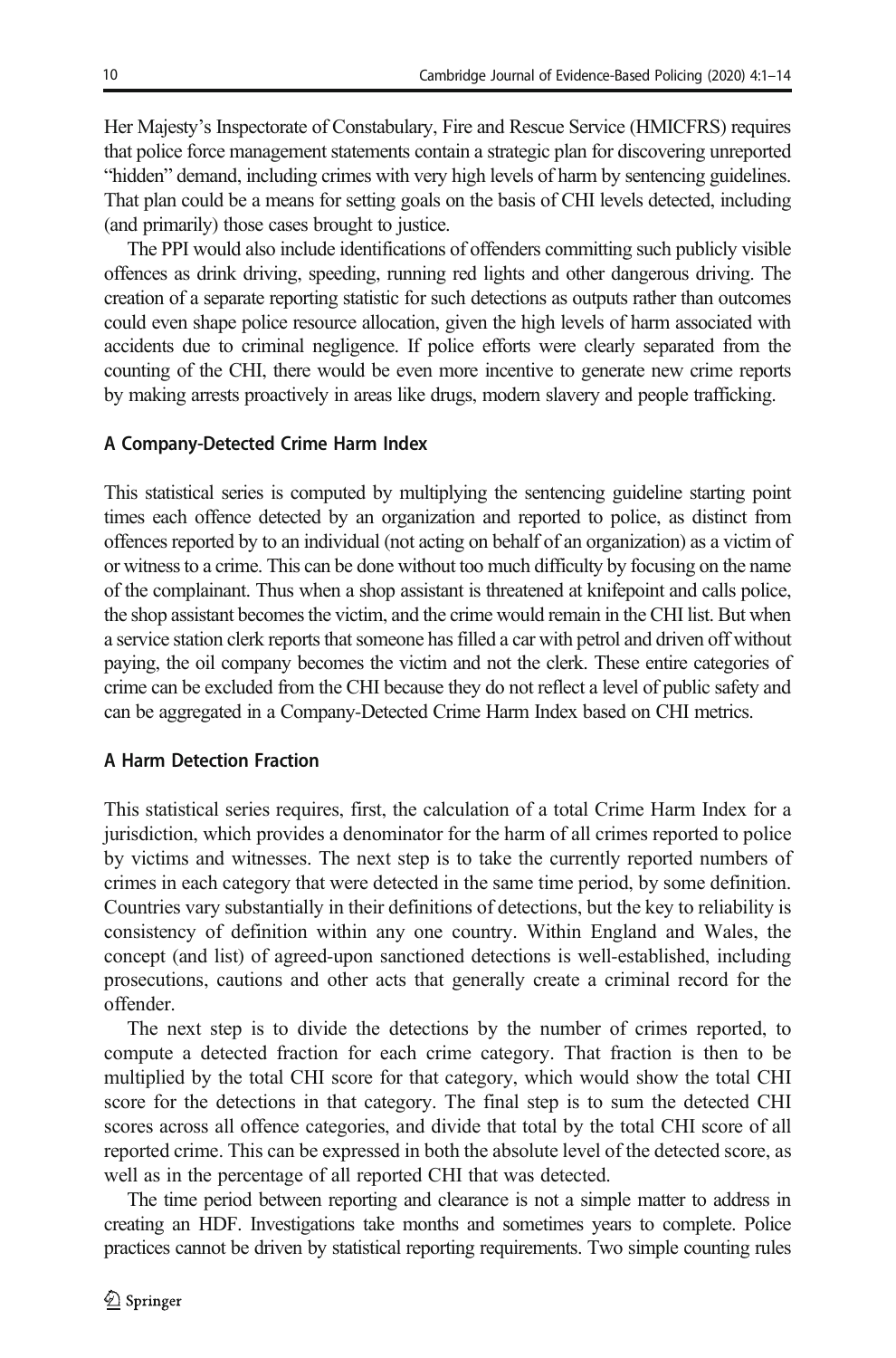<span id="page-10-0"></span>will ease the reporting of the HDF. One is to keep a running updated statistic of the number of detections achieved for all the offences reported in each year. The other is never to count as a detection an action taken in 1 year about an offence that occurred in a prior year. Only the use of modern IT systems for tracking running totals of detections for crime and CHI by year of occurrence can save the HDF system from unreliability due to ambiguity.

## Detection rates per 100 offences for all crime categories

For reasons discussed in the "[Detections by Crime Category: Statistics out of Context](#page-4-0)" section, it is essential to continue reporting the raw detection rates per 100 offences despite the addition of an HDF. The raw rates are the materials from which the HDF scores must be constructed, in the context of the total CHI scores. They are also a subject of great public interest and should be made as easy to find as possible—like all seven of these statistical series.

# The Ways Note that the Count Crime Count Crime Count Crime Count Crime Count Crime Count Crime Count Crime Count

This section reiterates points made above, for absolute clarity. The three ways this statement calls on governments not to count crime are totals of reported crimes, total detection rates and average sentences for each offence.

## No "Offence Rate"

The first step towards reliable measurement of public safety is to discontinue official computation or reporting of an "offence rate per 1,000 population," while continuing to report counts for specific offence categories. This step will ensure a public focus on what matters, which is the harm level of crime. By including total offences by crime category, it would still be possible for any reader to create a total. But that computed total would lack the official endorsement of the government for a misleading statistic. In emphasizing the bottom line of a single measure of crime, the government would establish a fair system for letting each police force decide how best to improve public safety—as long as it reduces or controls CHI.

## No Total Detection Rate

For the same reason, there should be no endorsement of a total detection rate across all reported crimes. The total detection rate would keep a spotlight on minor crime, and divert visibility from major crime. The Harm Detection Fraction should be given primacy (after CHI itself) in media discussions of crime and policing, including ratings of police forces for their percentage of CHI that is detected (HDF) after adjustment for population and historical crime levels.

## No Average Sentences

The severity rating of any crime type should be based solely on the harm of the crime; it should not reflect the prior record of the offenders convicted of that crime type. Actual sentencing data are heavily weighted by the prior record of the offender. The Office of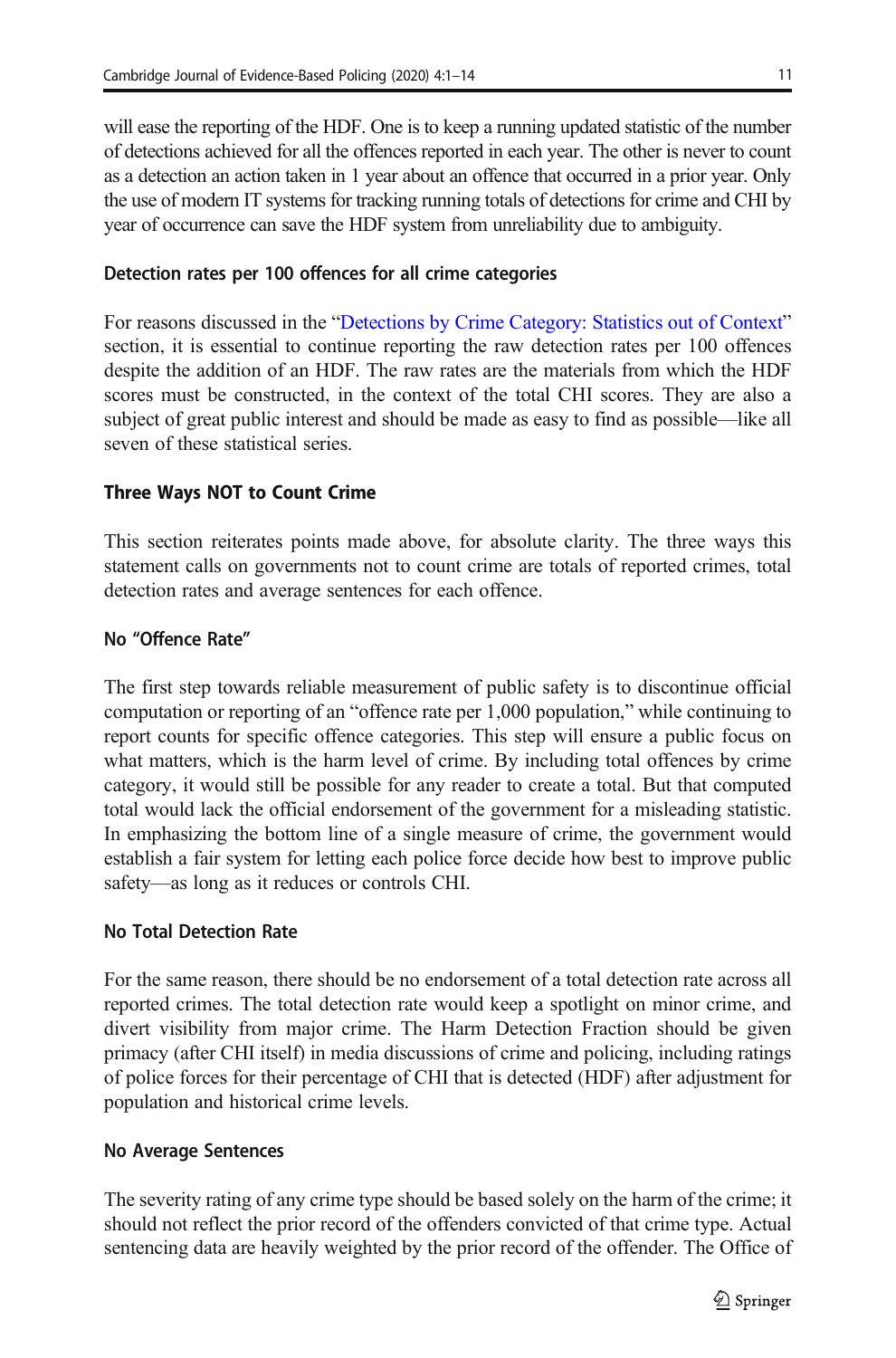National Statistics should rely on the "starting point" sentence for each crime category recommended by the Sentencing Council for England and Wales.

# Challenges of Implementation

This statement was written in England, within the current context of policing in that jurisdiction and its UK-level policymaking. The logic and principles of the statement have a far broader application, at least to any nation with criminal justice system based on English heritage (House and Neyroud [2018\)](#page-13-0), as well as other modern democracies, such as those in Scandinavia (Andersen and Mueller-Johnson [2018;](#page-12-0) Karrholm et al. [2020\)](#page-13-0). Yet any country attempting to implement the recommendations of this statement must face challenges of implementation.

The first challenge is official recognition. After a decade of discussion, official recognition is developing in at least two countries. Sweden's police are moving to adoption of their own sentencing-based CHI (Karrholm et al. [2020](#page-13-0)). Developments in the UK include substantive discussions with the Office of National Statistics, as well as well-received comments by one of the signatories to this statement in the House of Lords (Blair [2020](#page-12-0)).

In England and Wales, as well as many other countries, a second challenge is the lack of a comprehensive lookup table that provides a "single point of truth" for recommended (or even average) sentences for every crime code (but see the website with a partial lookup table at the link in end note 2 below). The primary cause of this problem is the profusion of new legislation adding new crime types over time. A secondary cause is that the system recommended here has never been officially adopted, with all of the staff support that might create and maintain such a master lookup list.

Other challenges will include decisions about the operational definitions of offence codes that should be assigned to the proactive policing indices and removed from the CHI. These decisions must often confront ambiguity, and make choices that are the "least worst" options. The moral ground for such an imperfect process is that the result will be so very much better than the current systems. The perfect can become the enemy of the better but arguably should not hold back progress.

The very idea of variable harm levels within crime categories is a prime example of a "least worst" choice, one that is embedded in lawmaking itself. In the case of robbery, for example, some jurisdictions treat the threat to use force to be equally harmful as shooting a victim and leaving the victim crippled. Even a separate category of "aggravated" offences fails to capture the range of psychological harm, such as stealing a wedding ring from a 90-year-old who had been married 70 years, versus stealing a ring of higher financial value from a 20-year-old. The goal of setting fine distinctions in harm within crime categories is worthy. It is not an essential first step, however, towards the urgently needed improvement of the current system of counting of crimes.

A final recommendation is that the transformation of crime counting be delegated to an independent body that advises statistical, police and justice agencies. The body should be governed by a panel that includes criminologists, statisticians, law professors, police leaders, policing oversight bodies, crime analysts, psychologists, public opinion experts and others. The people who do the work of recording, classifying, compiling, auditing and reporting crime and police actions should have a central role for providing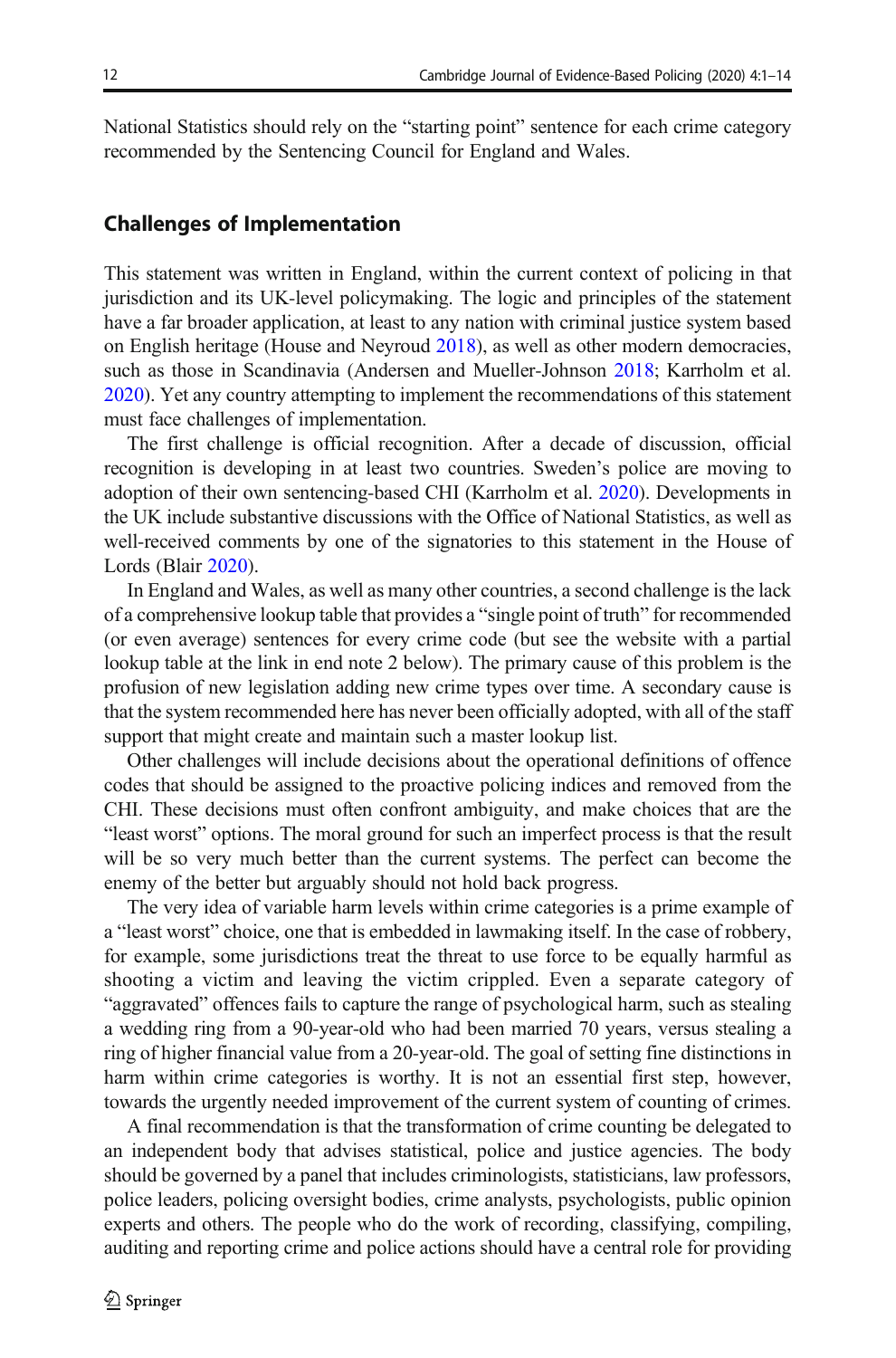<span id="page-12-0"></span>their expertise, if only to identify all of the issues that must be faced. The delivery of an implementation plan should be tracked and subject to public reporting for at least 5 years, if not continuously. Transparency and complete information should guide all decision-making, as in all processes of implementing major innovations.

# Conclusion

This statement is offered for discussion and dialogue with the key institutions of policing and government in modern democracies. The signatories have been struck by how many police leaders from other countries have moved in the direction of a national crime harm index after discussing the idea at Cambridge. Such indices have been published for Denmark (Andersen and Mueller-Johnson 2018, Sweden (Karrholm et al. [2020\)](#page-13-0), Western Australia (House and Neyroud [2018](#page-13-0)), California (Mitchell [2017\)](#page-13-0), New Zealand and other countries. Canada has used its own actual-sentencing Canadian Crime Severity Score since 2008.

None of these countries, however, have developed clear-cut systems for managing proactively detected and historical reports of crime. None have developed a detection rate based on harm (an HDF). None have widely implemented a discussion of how to count crime best for reducing it. None have discussed how not to count crime.

It is the aim of this statement to help to start such discussions. Wherever these discussions may lead, the time has clearly arrived to review how democracies should count crime.

Acknowledgements The author gives special thanks to his colleagues Peter and Eleanor Neyroud for their support in developing the CCHI in general, and this statement in particular. The statement was improved by comments from the critical readings of an earlier draft by Matthew Bland and Crispian Strachan. All signatories are warmly thanked for lending their endorsement to this particular version of a vision that is often discussed in the master's degree courses we teach together. The author also thanks the many police leaders who have discussed these issues in Cambridge classes since 2007, especially the many who have applied the CCHI in their own research and operational practice. The signatories to this statement are a subset of the academic staff, occasional lecturers and consultants of the Cambridge Police Executive Programme or the Cambridge Centre for Evidence-Based Policing.

Open Access This article is licensed under a Creative Commons Attribution 4.0 International License, which permits use, sharing, adaptation, distribution and reproduction in any medium or format, as long as you give appropriate credit to the original author(s) and the source, provide a link to the Creative Commons licence, and indicate if changes were made. The images or other third party material in this article are included in the article's Creative Commons licence, unless indicated otherwise in a credit line to the material. If material is not included in the article's Creative Commons licence and your intended use is not permitted by statutory regulation or exceeds the permitted use, you will need to obtain permission directly from the copyright holder. To view a copy of this licence, visit [http://creativecommons.org/licenses/by/4.0/](https://doi.org/http://creativecommons.org/licenses/by/4.0/).

## **References**

- Andersen, H. A., & Mueller-Johnson, K. (2018). The Danish Crime Harm Index: how it works and why it matters. Cambridge Journal of Evidence-Based Policing, 2(1–2), 52–69.
- Blair I. (2020). Comments in House of Lords Short Debate on "Offender Management: Checkpoint Programme" 27 February 2020 at Hansard ([https://hansard.parliament.uk/\)](https://doi.org/http://creativecommons.org/licenses/by/4.0/).